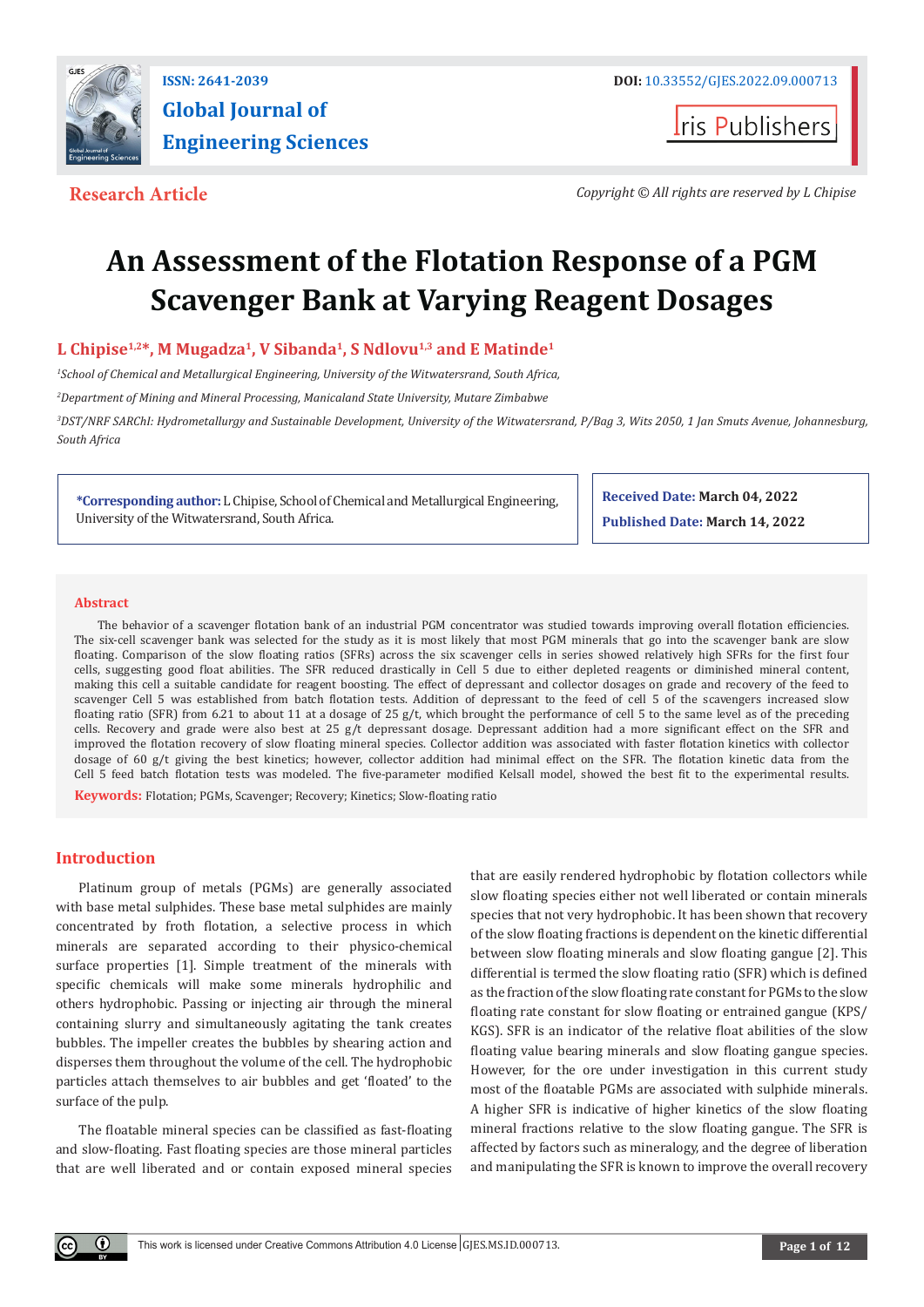[2]. Hay [2] reported improved grade and recovery at the cleaner cells after manipulating the SFR by depressant additions. Since the cleaner cells are mainly composed of the fast-floating species, it was important to verify whether the same improvements in grade and recovery could be observed at the scavenger bank where the slow floating species are the dominant species and this forms the hypothesis and basis of this current study. To study this effect, investigations were done on the response of the SFR on collector and depressant additions. It is also known that depressants and collectors interact directly with the mineral or gangue particles, so adding them influences the differential kinetics between the mineral and slow floating or entrained gangue particles. In order to calculate SFR, the batch flotation rate data from the experiments is imported to Kincalc®, which is proprietary software used in this study, details for the Kincalc® calculator software are provided in the manual explained in [2]. The kinetic parameters relating to Kelsall's unmodified equation (Kelsall, 1961) were generated by the Kincalc® software program and calculator gives the kinetic ratios like the slow float ratio (SFR).

The work presented in this study involves investigation of ways of improving recovery of slow floating minerals at a MF1 Platinum Group Metal milling and flotation plant in the Great Dyke of Zimbabwe. This study was conducted with an aim of improving flotation of PGMs by measuring the slow floating ratio (SFR) and analyzing the effect on grade and recoveries as dosages of flotation reagents are altered. The fast-floating fractions are usually recovered earlier on in the flotation circuit whilst the slower floating values are recovered at the back end of the circuit in the scavengers. The work presented here investigates the use of reagents in improving flotation kinetics of the slow floating fraction and improve its recovery in this part of the circuit to prevent the values being lost with the tailings. Batch flotation rate tests were conducted on "in plant pulp" sampled from the scavenger where the slow floating fraction was most likely to be present.

Some kinetic modelling work was also undertaken, existing flotation models were used on the data generated from the study, in addition to the already existing models, the results from this study were also tested against the expanded version of the Kelsall modified equation that has not been reported elsewhere.

#### **Modeling Theory**

Batch flotation tests in literature have confirmed first order kinetics (Imauzami, 1963; Tomilson and Fleming, 1965; Harris and Chakravarti, 1970; Jameson et. al., 1977; Dowling et. al., 1985; Rastogi et. al.; 1985). In continuous flotation processes, first order kinetics have also been proven (Jowett and Safvi, 1960; Barnwal et. al., 2006). There are several first order flotation models that have been dev eloped by several researchers:

#### **1. Classical model [3]**

$$
\frac{dc_{ij}}{dt} = -K_{ij}c_{ij} \tag{1}
$$

**2. Klimpel model [4]**

$$
R = R_{\infty} \left( 1 - \frac{1}{kt} \left( 1 - e^{-kt} \right) \right) \tag{2}
$$

**3. Kelsall (unmodified) model [5]**

$$
R = (1 - \varphi) \Big( 1 - e^{-k f'} \Big) + \varphi \Big( 1 - e^{-k s'} \Big) \qquad [3]
$$

**4. Kelsall (modified) model [6]**

$$
R = (R_{\infty} - \varphi) \Big( 1 - e^{-kf'} \Big) + \varphi \Big( 1 - e^{-ks'} \Big) \tag{4}
$$

**5. Gamma model [7]**

 $R = R_{\infty} \left[ 1 - \left[ \frac{k}{k + t} \right]^p \right]$ [5]

#### **6. Fully mixed model [7]**

$$
R = R_{\infty} \left[ 1 - \left[ \frac{1}{1 + \frac{t}{k}} \right] \right]
$$
 [6]

where:  $C_{ij}$  = concentration of subclass j in mineral species i, K<sub>ij</sub> = flotation rate constant of subclass j, R = recovery of mineral  $(\%)$ ,  $R_{\infty}$  = recovery at infinite time (%), k = rate constant representing the largest allowable value of a rectangular distribution (min-1) and t = flotation time,  $k_f$  = fast-floating rate constant (min<sup>-1</sup>),  $k_s$  = slowfloating rate constant (min<sup>-1</sup>),  $\varphi$  = slow-floating fraction and t = time (min).

The development of these models was described in previous work [3-5,7,8].

#### **Five-parameter modified Kelsall model development**

Prior to fitting, the Modified Kelsall model (Equation 4), the equation was adjusted by inclusion of the fast-floating fraction of PGMs,  $I_{\text{per}}$  and the non-floating fraction, IPN:

From the definition of recovery:

$$
R_{\infty} = 1 - I_{\text{PN}} \tag{7}
$$

where:  $I_{pM}$  is the fraction of non-floating PGMs, such that:

$$
I_{PF} + I_{PS} + I_{PN} = 1
$$
 [8]

Thus,  $I_{pN}$  can be incorporated into Equation 4, as follows.

$$
R = (1 - I_{\text{PN}} - I_{\text{PS}})(1 - e^{-kt'}) + I_{\text{PS}}(1 - e^{-ks'})
$$
 [9]

By making  $I_{PF}$  subject of formula in Equation 8:

$$
\Rightarrow R = (I_{\text{PF}})(1 - e^{-k^{t}}) + I_{\text{PS}}(1 - e^{-k^{t}})
$$
 [10]

$$
\Rightarrow R = I_{\text{PF}} - I_{\text{PF}} \cdot e^{-kf'} + I_{\text{PS}} - I_{\text{PS}} \cdot e^{-ks'} \qquad [11]
$$
  
By making  $I_{\text{PN}}$  subject of formula in Equation 8:

$$
\therefore R = 1 - I_{\text{PF}} \cdot e^{-kf'} - I_{\text{PS}} \cdot e^{-ks'} - I_{\text{PN}} \tag{12}
$$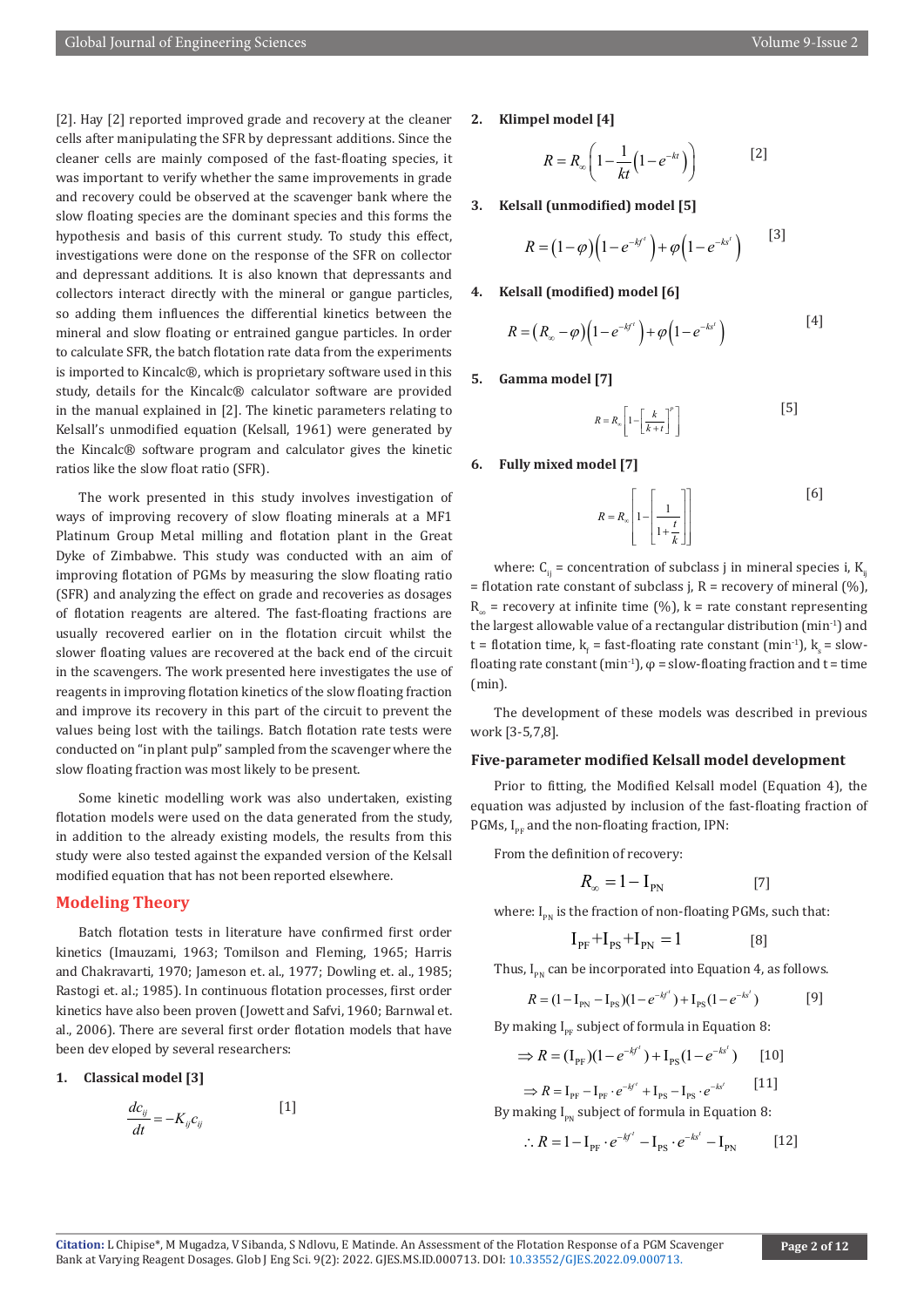Equation 12 was used to calculate the flotation parameters, within the following boundary conditions:

$$
\mathrm{I_{\text{PF}}} + \mathrm{I_{\text{PS}}} + \mathrm{I_{\text{PN}}} = 1.
$$

$$
K_{PF} > K_{PS}
$$

# **Materials and Methods**

This section can be also divided by subheadings. Provide sufficient detail to allow the work to be reproduced. Methods already published should be indicated by a reference: only relevant modifications should be described.

#### **Scavenger cell bank – boundary under investigation**

The schematic diagram of the flotation plant from which the scope of the current study was generated is shown in Figure 1. The flotation process follows a milling process in a MF1 (millfloat) arrangement. The investigations in this study focused on the scavenger bank of this circuit. The layout of the six-cell scavenger bank that was evaluated in this work is shown in Figure 2.



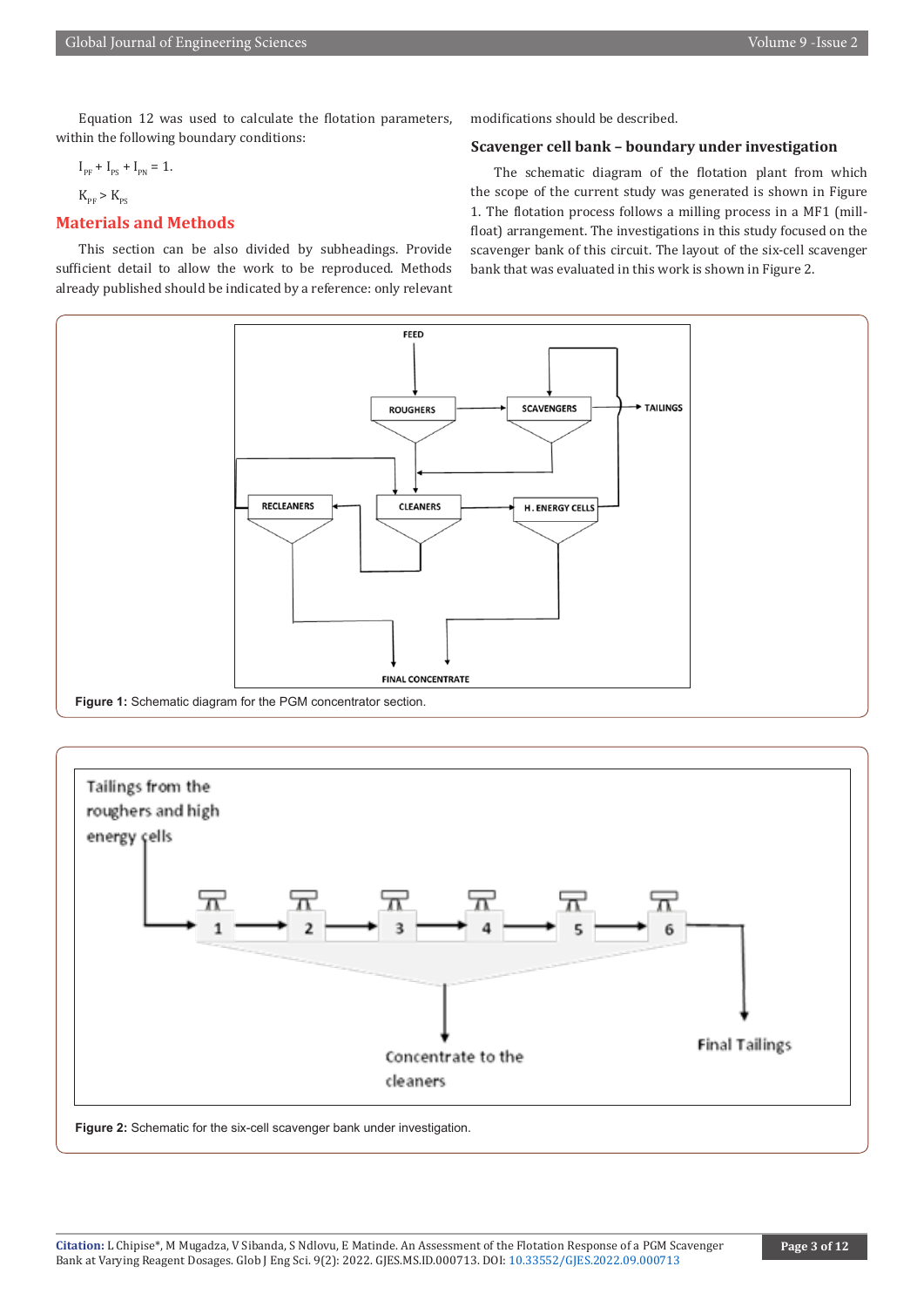The scavenger bank is made up of six equisized  $16 \text{ m}^3$  inducedair cells controlled by a SCADA system. The pulp level in the cells is regulated using dart valves and the pH of the pulp phase in the scavenger bank was maintained between 8 and 10.

#### **Particle size distribution of flotation plant feed**

The mill product (feed to the flotation plant) was dried and

subjected to sieve analysis to obtain the particle size distribution (PSD). The particle size distribution is shown in Figure 3. Fine grinding was achieved as  $\sim$ 80% of the feed is -38  $\mu$ m in size, this grind after, mineral liberation analysis, was considered adequate for the flotation of PGMs and hence regrinding for further liberation was not done in the flotation plant.



#### **Sampling procedure**

Sampling was carried out using sample cutters on a) feed to scavenger bank, c) final tailings from the bank and d) combined concentrate to the cleaners. The Inter-cell sampling between the respective scavenger cells was done on the corresponding concentrate and tailing streams. The concentrate was sampled from the cell launder using a lip sampler. The tailings stream was sampled using a dip sampler that was lowered into the cell. When the sampler was next to the tailings exit port, the lid of the sampler was opened by pulling a rope to collect the tailings sample. Samples collected over a shift were combined to form a composite sample that represents the stream in question. A sample of 1000 cm<sup>3</sup> was collected from each stream at intervals of 30 minutes and added to the sample bucket. In total 16 samples were collected as a composite per stream every 8-hour shift. The standard operating procedure required a composite of at least 6 samples to be taken over a 3-hour period to be considered as representative. Care was taken to obtain an adequate size of composite sample in order to enable the standard triplicate tests to be done and still maintain a contingency sample.

#### **Sample preparation for lab test work**

The composite samples obtained from the flotation plant were transferred to the flotation lab in the sample holding buckets. Sedimentation occurred in transferring the samples from the plant to the flotation lab. The samples to be floated were re-agitated using a Denver D12 impeller to suspend the particles in order to obtain a homogenous slurry of pulp density about 30% solids by mass.

#### **Flotation reagents**

The reagents used in the lab for the batch rate flotation testwork were SIBX (Sodium Isobutyl Xanthate) as a collector and CMC (Carboxyl Methyl Cellulose) as a depressant. Fresh solutions of SIBX collector were prepared daily by mixing the SIBX powder with de-ionized water to produce 1% solution strength and similarly, the depressant solutions were prepared by dissolving the granular CMC powder in de-ionized water to produce a 0.1% solution strength.

The variation of frother dosage was not investigated since frothers mainly influence bubble and froth stability, and it was also considered that the frother dosage added at the high energy cells was sufficient to give a reasonably stable froth at the scavenger bank.

#### **Batch flotation rate test - phase 1**

The  $1<sup>st</sup>$  phase of the flotation test-work involved sampling the "as is" feeds to the 6 scavenger cells of the scavenger bank (Figure 2). Laboratory batch flotation rate tests were carried out on the feed to each of the scavenger cells without addition of any flotation reagents. The homogenized slurries were transferred to a 2.5 l flotation cells and agitated using a Denver flotation machine set at 1200 rpm, with air inlet closed for about 60 s before air was introduced for flotation to resume. The froth was scrapped off every 15 s, and four sets of concentrates were collected at 120, 360, 900 and 1800 seconds. The dried samples were weighed for the construction of mass balance tables. The concentrates and tailings samples obtained from the flotation rate tests were then assayed for PGM content using NiS fire assay procedure with ICP-OES finish.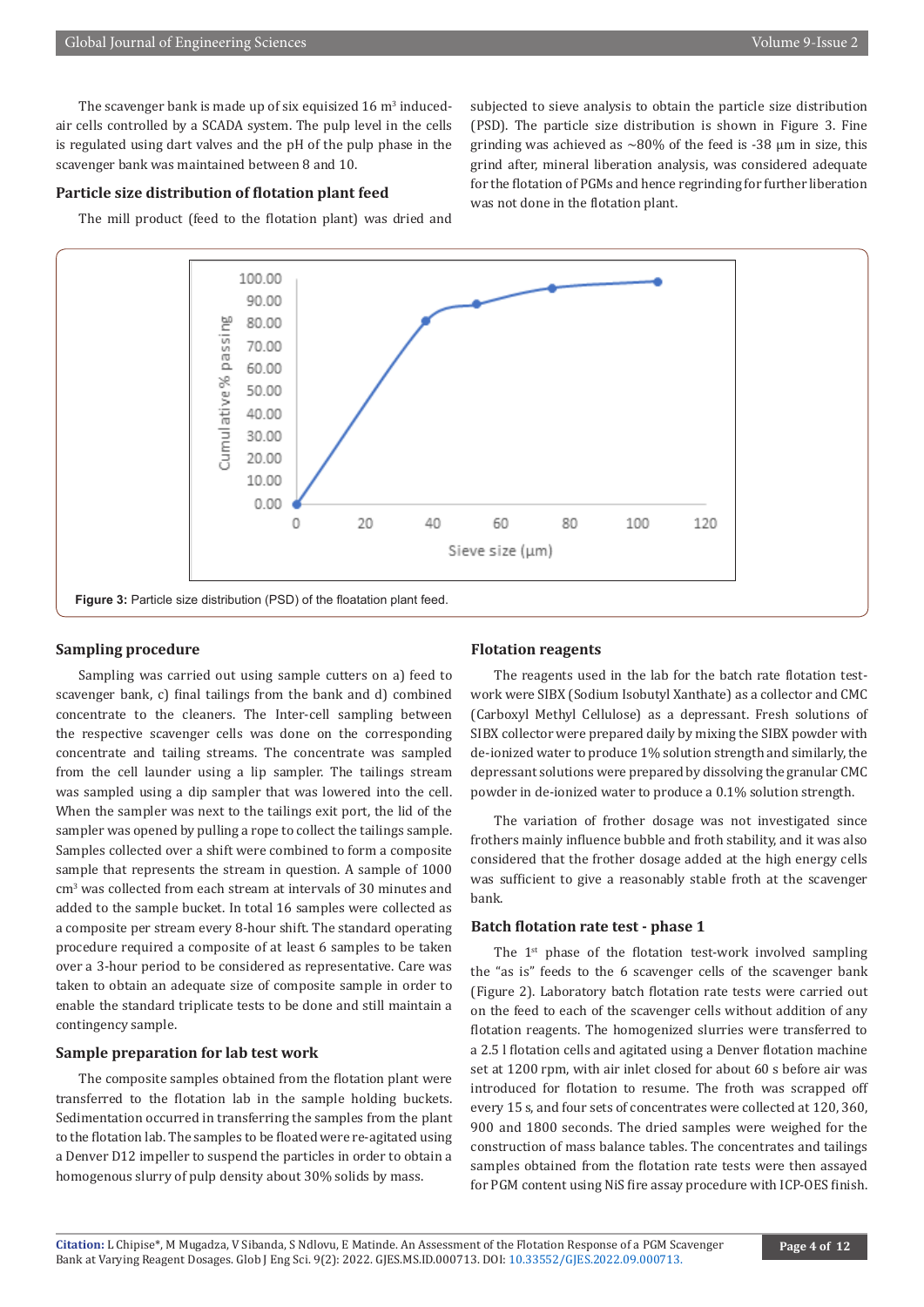The kinetic results of these batch rate tests were imported into Kincalc® software a (proprietary software) which calculates the Slow Float Ratio (SFR) from the data.

#### Use of Kincalc<sup>®</sup> to calculate SFR - Kincalc<sup>®</sup> Capabilities

The first set of batch flotation tests were rate tests performed on the cell feeds to the six scavenger cells under identical conditions. These tests were aimed at identifying the most suitable scavenger cell for reagent dosage addition or boosting. Once flotation rate (recovery vs time and mass pull vs time) data from the experiments was imported to Kincalc®, the software or program kinetic generated parameters relating to Kelsall's unmodified equation [5]. The Kincalc® calculator gives the calculation of kinetic ratios like the slow float ratio (SFR) and cumulative recovery, grade and mass pull graphs and head grade.

The kinetic parameters were determined by fitting the experimentally obtained data into the Kelsall's unmodified rate equation using the KinCalc® flotation kinetics calculator. Details for the Kincalc® calculator are provided in the manual by [2]. The main parameter of interest in this study was the slow floating ratio

(SFR). SFR is the fraction of the slow floating rate constant for PGMs to the slow floating rate constant for slow floating gangue (KPS/ KGS).

From the definition of SFR, a higher SFR corresponds to higher kinetics for the slow floating PGM species relative to that for the slow floating. Thus, SFR was used to identify the specific scavenger cell within the bank where reagent addition or boosting will be most effective.

#### **Batch flotation rate test - phase 2**

Phase 2 of the laboratory rate tests were carried out on "asreceived" feed to Cell 5 of the scavenger bank. Cell 5 was found to be the most appropriate cell within the bank to add/boost reagents on the basis of results from the phase 1 flotation rate tests. The slurry feed to Cell 5 was floated at various depressant and collector dosages. Reagent conditioning was done for 60 s before air was introduced for flotation to resume. The same method described in the batch flotation rate tests phase 1 was followed in this phase of the test-work. The experimental matrix for batch flotation test phase 2 is summarized in Table 1.

**Table 1:** Experimental matrix for the flotation batch tests on each scavenger cell feed.

| <b>Experiment</b> | <b>CMC Dosage (g/t)</b><br><b>SIBX Dosage (g/t)</b> |                          | Time (s) |  |
|-------------------|-----------------------------------------------------|--------------------------|----------|--|
|                   |                                                     |                          | 1800     |  |
|                   | 25                                                  | $\overline{\phantom{0}}$ | 1800     |  |
|                   | 50                                                  | $\overline{\phantom{0}}$ | 1800     |  |
|                   | 100                                                 | $\overline{\phantom{0}}$ | 1800     |  |
|                   |                                                     | 30                       | 1800     |  |
|                   |                                                     | 60                       | 1800     |  |

### **Results and Discussion**

#### **Batch flotation rate test phase 1 - Scavenger cell selection for reagent dosage addition**

The Kincalc® software was used to calculate SFRs using the recovery-time data from the floatation rate tests done on feed

samples to every flotation cell across the entire scavenger bank, the results are as shown in Figure 4.

Figure 4 shows that SFR was low in the feed to the first cell, increased to maximum in the second cell and plateaued off until the fourth cell. There was marked decrease in the SFR beyond the fourth scavenger cell to the last cell.



**Figure 4:** Slow Float Ratios across the six cells of the scavenger bank of the PGM concentrator.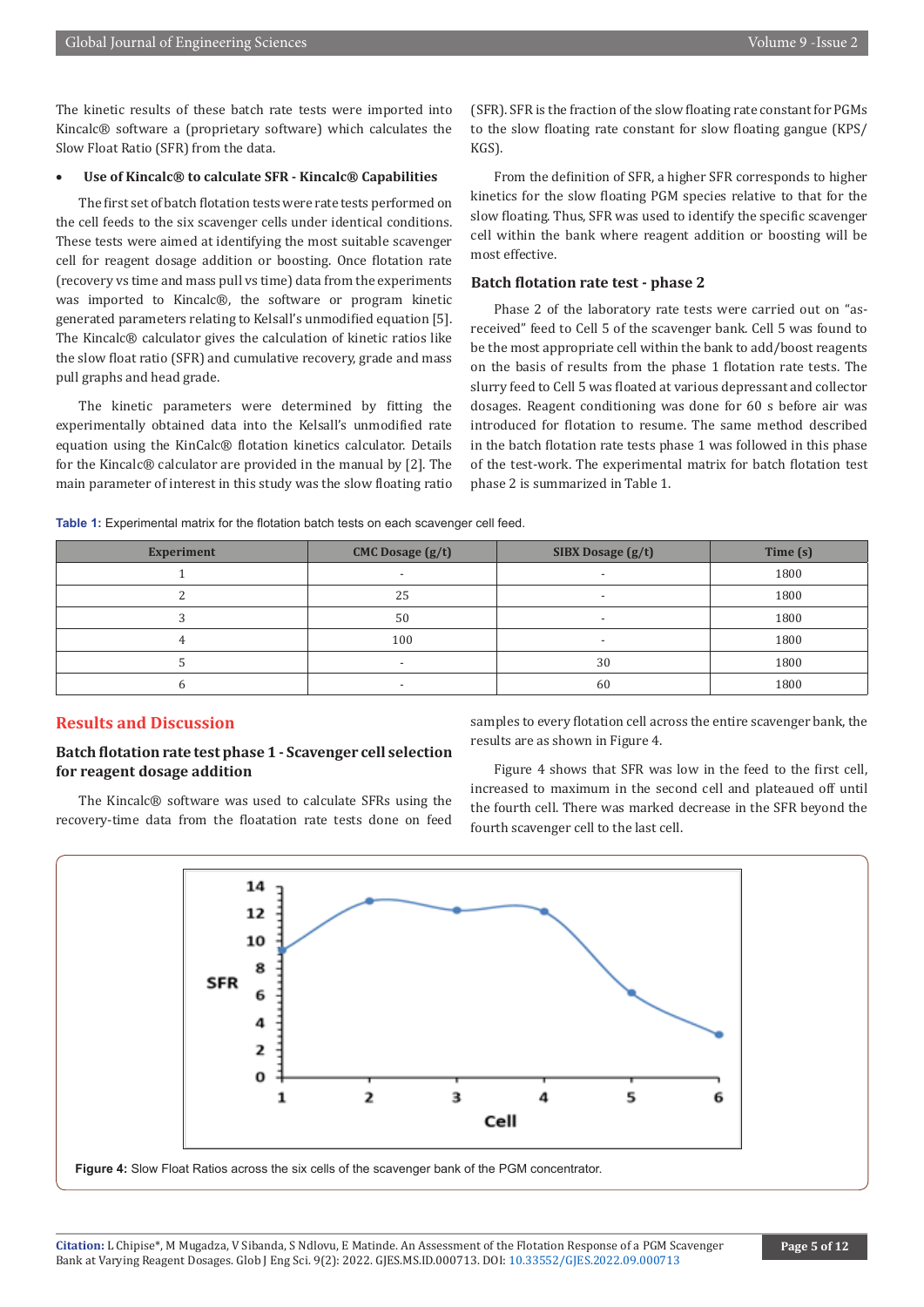Since scavenger feed was composed of tailings from the rougher and high energy cells, it may have still contained some residual fast-floating mineral species from the previous banks. Since the fast floating species get depleted in preference to the slow floating species during flotation [2], it is likely that the first cell of the scavenger bank contained more fast floating mineral species which were preferentially floated to slow float species accounting for the low slow floating ratio observed in the first scavenger cell. As the fast-floating fraction diminishes in the next scavenger cells i.e. second and third cells, the SFR increased, and between the second and the fourth cells the slow floating minerals were being effectively floated. It was therefore strategic to boost reagents at

the feed to scavenger cell five where the SFR decreased remarkably.

# **Batch flotation rate test phase 2 – Effect of reagents and dosages on Cell 5 flotation performance**

**Effect of depressant (CMC) addition on PGM grade and recovery of the feed to the scavenger cell 5:** Figure 5 shows results of cumulative recovery of PGM minerals as a function of time at depressant dosages of 0, 25, 50 and 100 g/t. The cumulative recovery increased with depressant dosage from 0 to 50 g/t and at dosages of 100g/t, the recovery drastically dropped to levels below that which were achieved without any depressant addition.



The recovery vs time profiles for the flotation of cell 5 feed at different depressant dosages shows a gentle gradient without the common steep accent in the initial stages of flotation, this is indicative of slow floating material. The maximum cumulative PGM recovery obtained during flotation rate test for the as-received cell 5 feed without addition of depressant i.e. 0 g/t CMC was 73.7%. The highest recovery of 82% was obtained with 50 g/t depressant dosage. Depressant additions of 100 g/t resulted in a recovery drop to  $\sim$  71.5%, most likely due to the inhibiting effect of excess depressant on the flotation of values. The decrease in recoveries with depressant additions have also been observed in previous work [9,10].

Figure 6a shows the plots for cumulative grade, generally, the grade decreased with time for all depressant dosages. The general grade differential between the initial and final concentrates was  $\sim$  5 g/t, this small difference is indicative of minimal contamination of the concentrate by gangue as a result of depressant addition. The depressant dosage of 25 g/t gave the highest concentrate grade. The

regions in the graph where the grade is high corresponds to much higher uptake of values minerals relative to the gangue species. This suggests that the depressant dosage caused the mineral values to be preferentially floated in the early stages of the test when the depressant acts effectively on the gangue minerals.

However excessive depressant additions generally inhibit value mineral recovery [11]. In addition to inhibiting flotation of entrained gangue species, excess depressant additions create a highly inactive slurry atmosphere with a higher proportion of the mineral surfaces being coated with the depressant [12]. As a result, the value mineral surfaces also become unavailable for attachment to the air bubbles depressing recovery significantly.

The grade-recovery curves (Figure 6b) show the expected inverse relationship. The results also show that 25g/t depressant dosage gives the highest grades of concentrate at any given recovery followed by 50 g/t dosage. When considerations of cost and performance are made the optimum depressant dosage would be 25 g/t.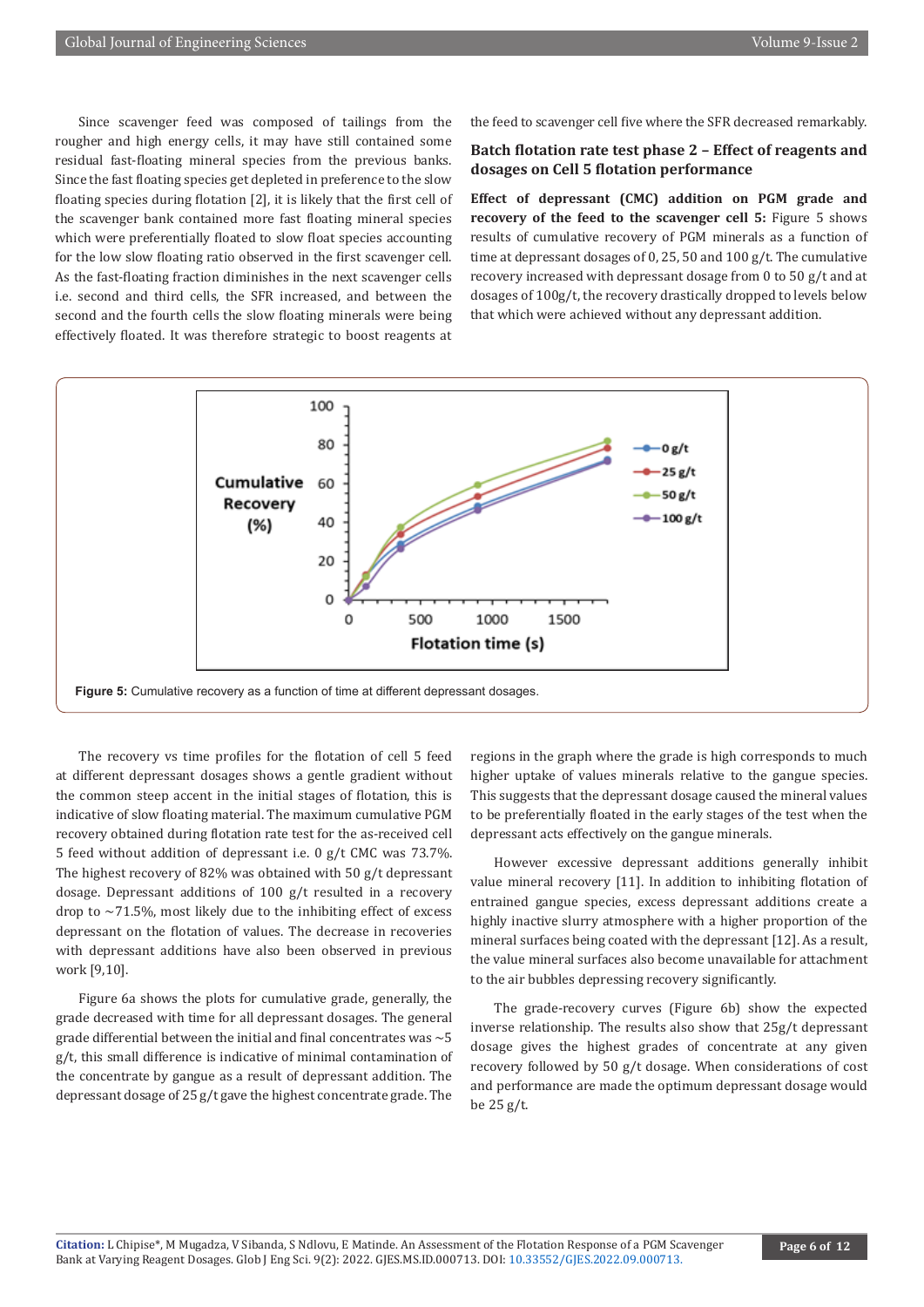

**Effect of collector (SIBX) addition on PGM grade and recovery of the feed to scavenger cell 5:** The collector dosage was varied from 0, 30 and 60 g/t. The recovery-time curves are shown in Figure 7 and the results demonstrate that the higher the collector dosage the higher the recovery. The higher collector dosages also caused a significant increase in the flotation kinetics as seen from the gradient of the graphs for 30 g/t and 60 g/t in the first 200s. compared to that of 0 g/t and suggests that increased collector strength improves the rate of uptake of slow floating values. Although 60 g/t collector dosage initially gave a faster flotation response, the final recovery obtained at the end of the test was comparable to that obtained with 30 g/t.



Figure 8a shows the corresponding cumulative grade as a function of collector dosage. The concentrate grades obtained with collector addition are significantly higher than those obtained with just the addition of depressant, as seen in Figure 6 (a). Figure 8 (a) shows there was a gentle drop in the concentrate grade with time at all the collector dosages suggesting that as flotation progressed, values were being depleted and this was accompanied by a steady increase in the relative uptake of gangue material. The collector dosage of 30 g/t collector resulted in a higher concentrate grade compared to dosages of 0 g/t and 60 g/t.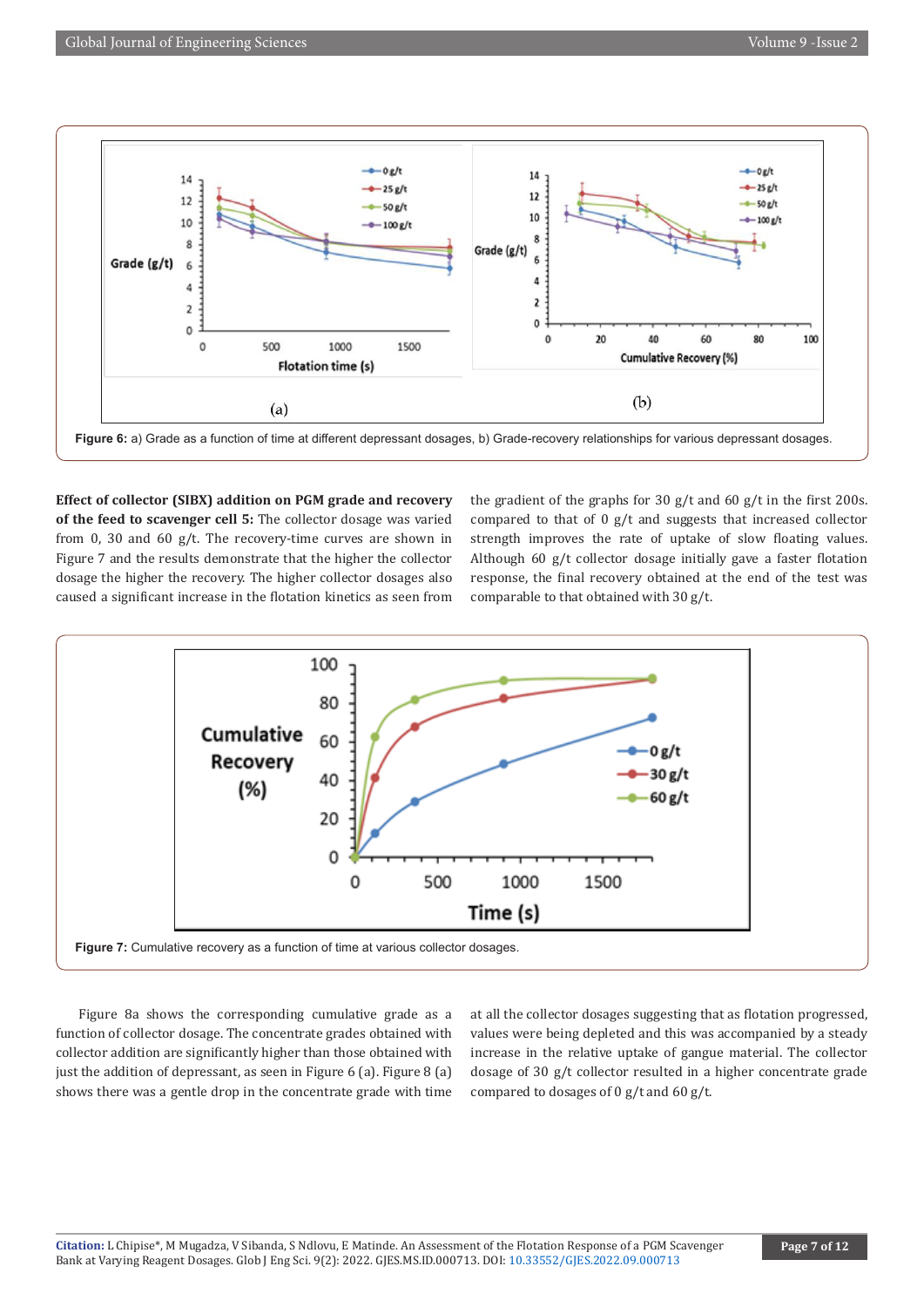

The 60g/t dosage resulted in the highest-grade differential between the initial and final concentrate than for the other collector dosages. This suggests that the higher collector dosage led to a rapid increase in the uptake of gangue material by either aggressively floating the floatable gangue or by increasing entrainment. The misreporting of gangue particles due to increased hydrophobicity caused by high collector additions was also reported by Duarte & Grano [13]. Typical grade recovery curves were also observed for this test-work as seen in Figure 8b. The results show a clear advantage of the collector dosage of 30g/t which records the highest grades at any given recovery and the drop-in grade as recovery increases is the smallest indicating that there is minimal pull of gangue to the concentrate as flotation progresses.

**Effect of depressant (CMC) and collector (SIBX) addition on the Slow Float Ratio (SFR) in Cell 5:** The recovery vs time data from batch flotation rate test 2 was imported from Excel into Kincalc®. Kincalc® calculated the kinetic parameters of the Kelsall's unmodified equation by data fitting using linear regression. The selected parameters that were generated from the software were;

- $K_{\text{pr}}$  = fast floating rate of PGMs
- $K_{\text{pc}}$  = slow floating rate of PGMs
- $K<sub>GF</sub>$  = fast floating rate of entrained gangue
- $K_{cs}$  = slow floating rate of entrained gangue

The values obtained above were used to calculate the slow floating ratio (SFR), as shown in Table 2.

| <b>Flotation Parameter</b> | <b>As-Received</b> | <b>Depressant Additions</b> |         | <b>Collector Additions</b> |        |        |
|----------------------------|--------------------|-----------------------------|---------|----------------------------|--------|--------|
|                            | No reagents added  | 25 g/t                      | 50 g/t  | 100 g/t                    | 30 g/t | 60 g/t |
| KGF                        | 0.0247             | 0.0507                      | 0.0661  | 0.0282                     | 0.3807 | 0.3909 |
| KGS                        | 0.0041             | 0.0009                      | 0.00311 | 0.0031                     | 0.0087 | 0.0087 |
| <b>KPS</b>                 | 0.0252             | 0.01                        | 0.0316  | 0.0185                     | 0.044  | 0.0562 |
| <b>KPF</b>                 | 0.4777             | 0.1558                      | 1.36    | 0.4808                     | 0.6482 | 1.9694 |
| <b>SFR</b>                 | 6.21               | 10.95                       | 10.16   | 5.92                       | 5.01   | 6.47   |

**Table 2:** Summary of Kelsall Parameters for tests on scavenger Cell 5 feed as calculated from the Kincalc®.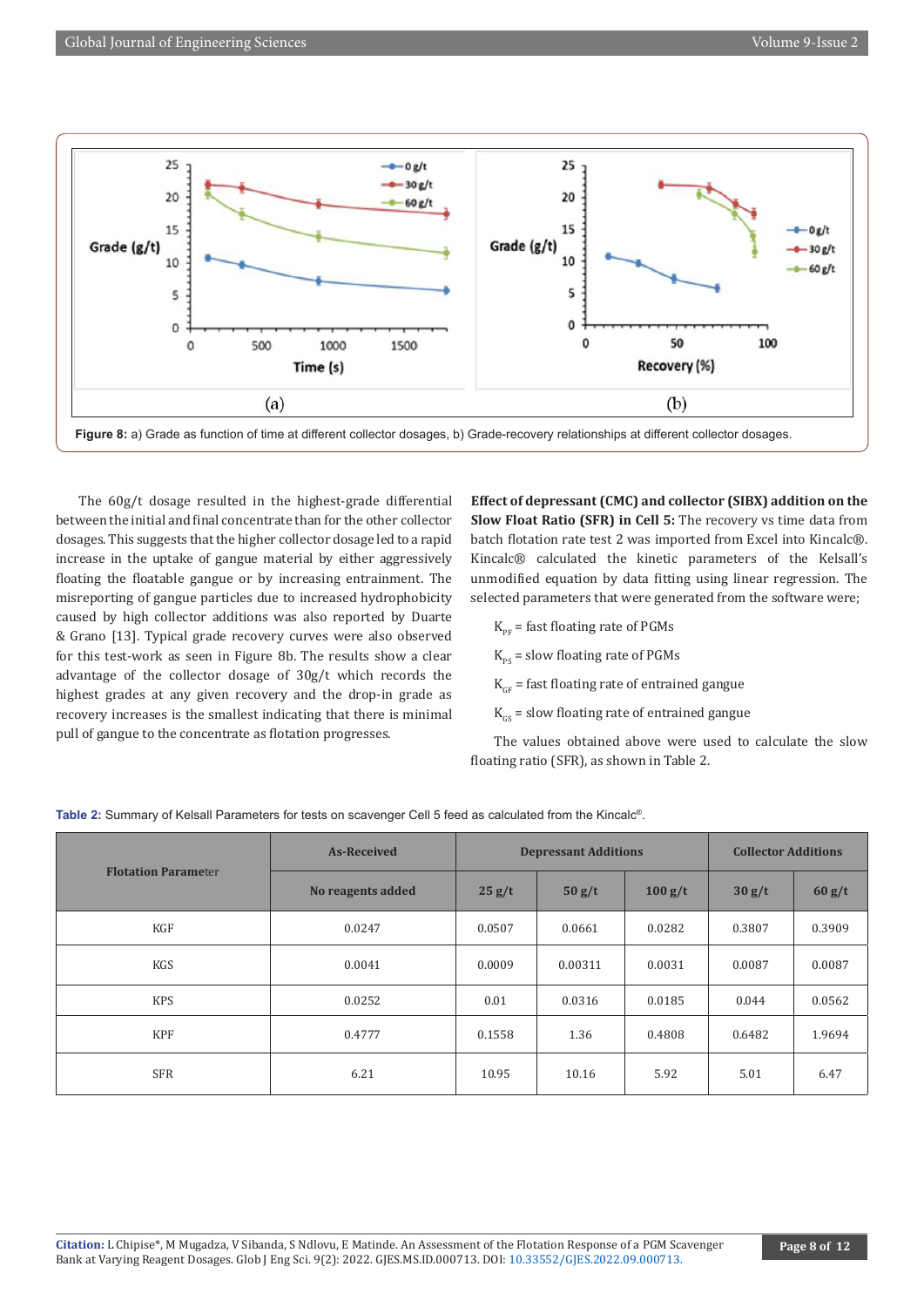Figure 9a shows the variation of SFR with increasing depressant addition. As can be seen the slow floating ratio initially increased with depressant addition up to 25 g/t and further depressant additions resulted in a decrease in SFR. This suggests that the dosage of 25 g/t gives the best recovery rate, and this is in line with the results of recovery vs time graph which showed superior recovery performance at 25 g/t depressant dosage. These results mean that In the absence of collector addition the depressant dosage of 25 g/t improves the flotation and recovery of slow floating PGM minerals as it gives higher SFR [14].

Figure 9b shows that there is no significant change in the SFR with increase in the collector dosage as the SFR across all collector

dosages remain in the range between about 5-6. The magnitudes of the SFRs obtained with collector addition are much lower than those obtained with depressant addition suggesting that depressant addition has a much greater influence on flotation and recovery of slow floating species than collector addition.

The addition of depressant dosage of 25 g/t on the feed to cell 5 increases the SFR from about 6 to 11 which is almost double, see Figure 9(a). The SFR of 11 suggests that the performance of cell 5 would have been improved to the levels of performance of cell 2,3 and 4 according to Figure 3 by addition of depressant to cell 5, this impact is illustrated in Figure 10 [15].



**Figure 9:** Variation of SFR with a) depressant dosage, b) collector dosage.

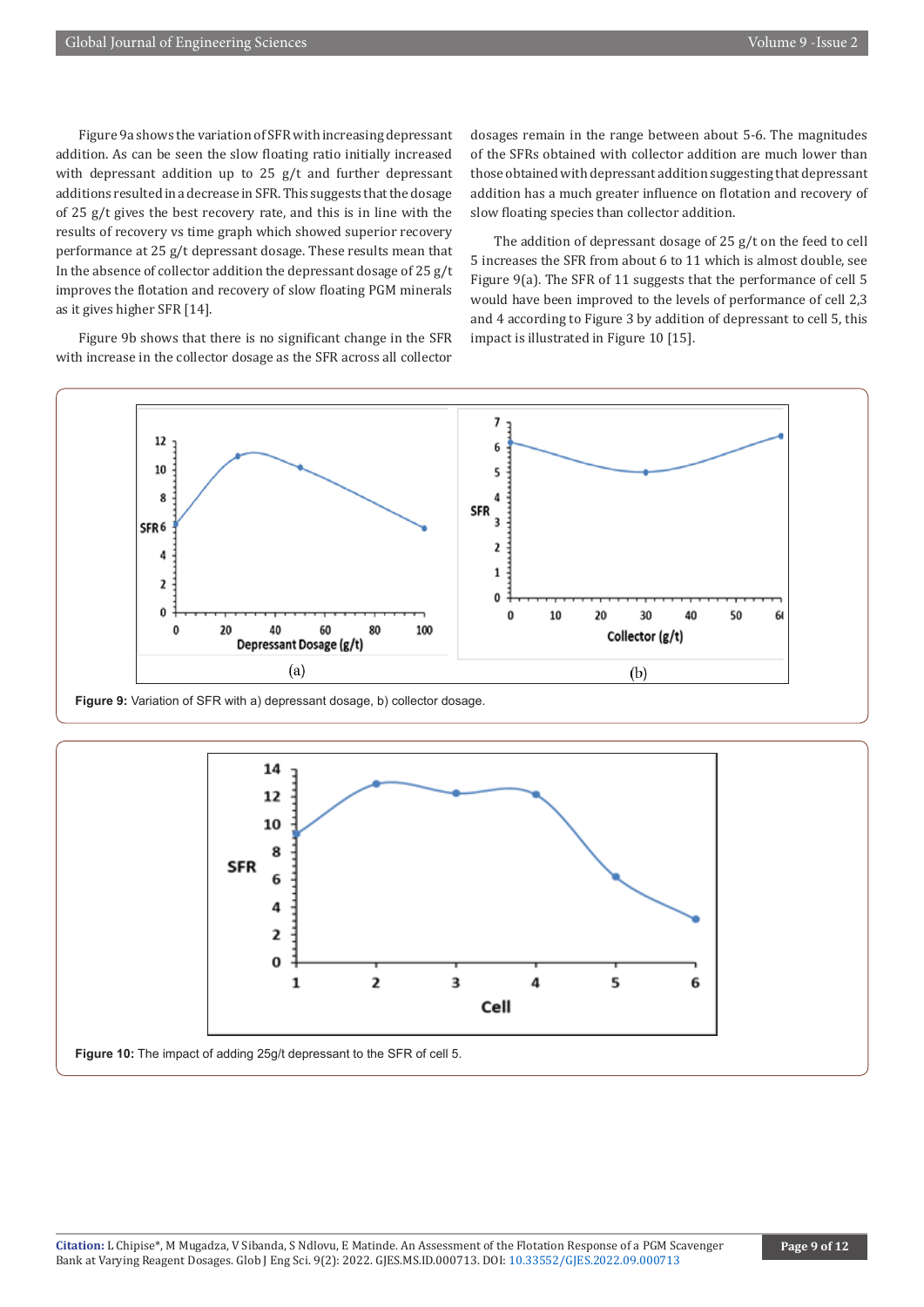# **Modeling - Identification of the most applicable model by determination of flotation parameters**

**Model fitting of data:** Four first order flotation models Modified Kelsall Model, Fully Mixed Model, Klimpel Model and Classical Model fitted into the experimental results using the generalized

reduced gradient code of the Excel Solver function [16].

It can be seen from Figures 11 to 13 that the kinetics of flotation of the Cell 5 feed were near first order. The  $R^2$  values for each of the model at each reagent dosage are shown in Table 3.

| <b>Model</b>     | As-Received | <b>Depressant Additions</b> |        |         | <b>Collector Additions</b> |        |
|------------------|-------------|-----------------------------|--------|---------|----------------------------|--------|
|                  |             | 25 g/t                      | 50 g/t | 100 g/t | 30 g/t                     | 60 g/t |
| Classical        | 0.9855      | 0.9886                      | 0.9947 | 0.9947  | 0.9863                     | 0.9933 |
| Klimpel          | 0.9889      | 0.9917                      | 0.996  | 0.9962  | 0.9967                     | 0.9993 |
| Fully mixed      | 0.9924      | 0.9921                      | 0.996  | 0.9954  | 0.9993                     | 0.9996 |
| Modified Kelsall | 0.9992      | 0.9963                      | 0.9947 | 0.9947  | 0.997                      |        |

**Table 3:** Regression values for the first order models against the experimental recovery results.



Figure 11: Comparison between experimental and model recoveries for a) as-received feed, b) 25 g/t depressant additions.



**Figure 12:** Comparison between experimental and model recoveries for a) 50 g/t depressant additions, b) 100 g/t depressant additions.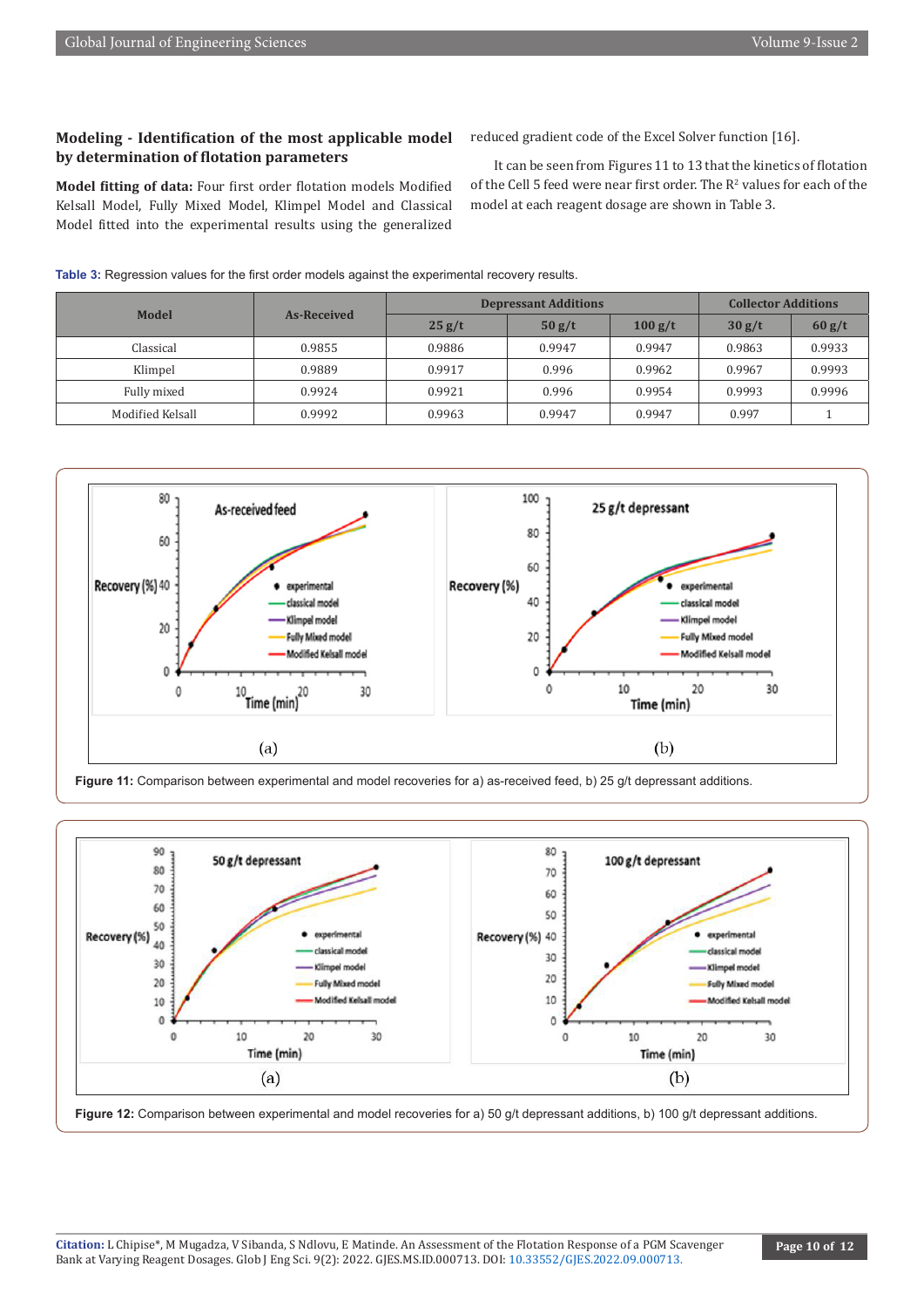

All the four sets of predicted results had reasonably good correlation with experimental results. The Fully Mixed and Modified Kelsall models had a highest correlation, with all  $\mathsf{R}^2$  values greater than 0.9990. However, the Modified Kelsall model had the best correlation and this suggests that it the best predictor of the flotation process and therefore a more reliable source of the flotation parameters [17-19].

#### **Conclusion**

Recovery of slow-floating PGMs plays an important role on the overall recoveries of a flotation plant. Optimization of reagent dosage across the circuit is essential in achieving the maximum possible recovery. The slow floating ratio (SFR) was calculated using the Kincalc®, and the calculator is based on the Kelsall unmodified equation. This ratio indicates the relative floatability of slow floating mineral to slow floating entrained gangue and was used to compare the relative effects of different reagent dosages. Analysis of the SFR of the "as is" scavenger cells demonstrated that SFR significantly dropped in cell 5 making this cell a suitable candidate for reagent addition or boosting.

Addition of depressant to the feed of cell 5 of the scavengers increased slow floating ratio (SFR) from 6.21 to about 11 at a dosage of 25 g/t which brings the performance of cell 5 to be at par with that of the preceding cells. Recovery and grade were also best at 25 g/t depressant dosage than at other dosages tested. The results show that depressant addition has a more significant effect on the SFR and thus improves the flotation recovery of slow floating mineral species. Collector addition to the scavenger cell 5 feed were associated with faster flotation kinetics with collector dosage of 60 g/t giving the best kinetics, however collector addition had minimal effect with SFR. The projection from cell 2 to 4 suggests that an elevation of SFR in cell 5 by reagent additions will likely improve Cell 6 performance as will likely boost floatability in cell 6.

The kinetics of the process were modelled by fitting experimental data to a number of first order kinetic models The Modified Kelsall model that was adjusted to also include the proportion non-floating species had the best fit of the experimental results.

### **Acknowledgment**

The authors greatly acknowledge the National Research Foundation of South Africa for funding this project.

#### **Conflict of Interest**

No conflict of interest.

#### **References**

- 1. Wills BA, Napier-Munn TJ (2006) An introduction to the practical aspects of ore treatment and mineral recovery. Wills' Mineral Processing Technology, pp. 267-352.
- 2. [Hay MP \(2005\) Using the SUPASIM flotation model to diagnose and](https://www.scinapse.io/papers/1964164315) [understand flotation behaviour from laboratory through to plant.](https://www.scinapse.io/papers/1964164315) [Minerals Engineering 18\(8\): 762-771.](https://www.scinapse.io/papers/1964164315)
- 3. King RP (2001) Modeling and Simulation of Mineral Processing Systems, 2001. Departamento de Engenharia Metalúrgica, Universidade de Utah, **EUA**
- 4. Klimpel RR (1980) Selection of chemical reagents for flotation. Mineral processing plant design 2: 907-934.
- 5. Kelsall DF (1961) Application of probability assessment of flotation systems. Tram IIISIIL Min and Met, pp. 70191-204.
- 6. Jowett A (1974) Resolution of flotation recovery curves by a differential plot method. Trans Inst Min Metall 85: C263-C266.
- 7. Gupta A, Yan DS (2006) Flotation, Mineral Processing Design and Operation.
- 8. [Albijanic B, Subasinghe N, Park Ch \(2015\) Flotation kinetic models for](https://www.sciencedirect.com/science/article/abs/pii/S0892687515001508) [fixed and variable pulp chemical conditions. Minerals Engineering 78:](https://www.sciencedirect.com/science/article/abs/pii/S0892687515001508) [66-8.](https://www.sciencedirect.com/science/article/abs/pii/S0892687515001508)
- 9. [Irannajad M, Ejtemaei M, Gharabaghi M \(2009\) The effect of reagents on](https://espace.library.uq.edu.au/view/UQ:7754338) [selective flotation of smithsonite-calcite-quartz. Minerals Engineering](https://espace.library.uq.edu.au/view/UQ:7754338) [22\(9-10\): 766-771.](https://espace.library.uq.edu.au/view/UQ:7754338)
- 10. [Wiese J, Harris P, Bradshaw D \(2007\) The response of sulphide and](https://espace.library.uq.edu.au/view/UQ:192338) [entrained gangue minerals in selected Merensky ores to increased](https://espace.library.uq.edu.au/view/UQ:192338) [depressant dosages. Minerals Engineering 20\(10\): 986-995.](https://espace.library.uq.edu.au/view/UQ:192338)